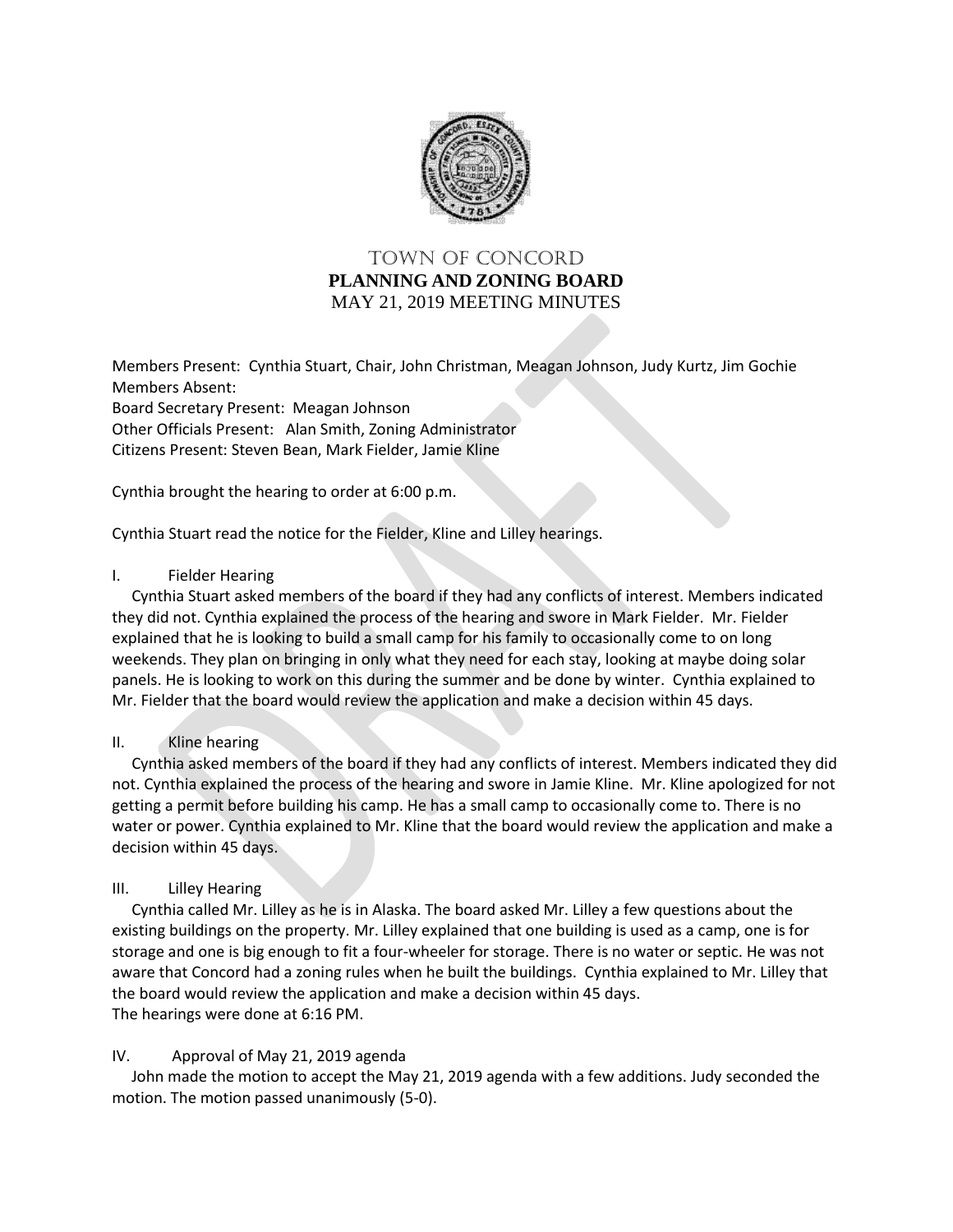#### V. Approval of April 16, 2019 minutes

 Judy made the motion to approve the April 16, 2019 minutes as written. John seconded the motion. The motion passed unanimously (5-0).

VI. Citizens' concerns

There were no citizen's concerns.

### VII. Zoning Administrator Report

 Alan indicated that there have been two new applications/permits sent in for new housing projects. Alan also brought a new application forward that will need a Conditional Use hearing which will be scheduled for next month.

## VIII. Long Trail Recreation Project

 Cynthia updated the group how the project is coming along. A group of people from surrounding towns meet last week and have started looking at the Class 4 roads. During this project they will be able to make an app that people will be able to log into to view the different routes.

## IX. Town Water/Sewer

 Cynthia updated us that the Selectboard discussed the Town water/sewer grant and they are not interested in pursuing the grant at this time. They also would like more information about the VERMONT JUDICAL BUREAU ENFORMCEMENT TICKETS and the process before committing to move forward.

X. Deliberative Session on Fielder, Kline and Lilley Hearings

 The board entered deliberative session at 6:50 PM. The board came out of deliberative session at 7:10 PM. John made the motion to grant the conditional use permit with no additional conditions for Mark Fielder. Jim seconded it. The motion passed unanimously (5-0). Judy made the motion to grant the conditional use permit with no additional conditions for Jamie Kline. John seconded it. The motion passed unanimously (5-0). Judy made the motion to grant the conditional use permit with no additional conditions for John Lilley. John seconded the motion. The motion passed unanimously (5-0).

## XI. Executive Session if Warranted

The board did not meet in executive session.

 John made the motion to adjourn the meeting at 7:12 p.m. Jim seconded the motion. The motion passed unanimously (5-0).

\_\_\_\_\_\_\_\_\_\_\_\_\_\_\_\_\_\_\_\_\_\_\_\_\_\_\_\_\_\_\_\_ \_\_\_\_\_\_\_\_\_\_\_\_\_\_\_\_\_\_\_\_\_\_\_\_\_\_\_\_\_\_\_\_

Next Meeting: June 18, 2019 @ 6:00 PM

Respectfully Submitted,

Meagan Johnson **Secretary** 

Cynthia Stuart, Chair **John Christman**